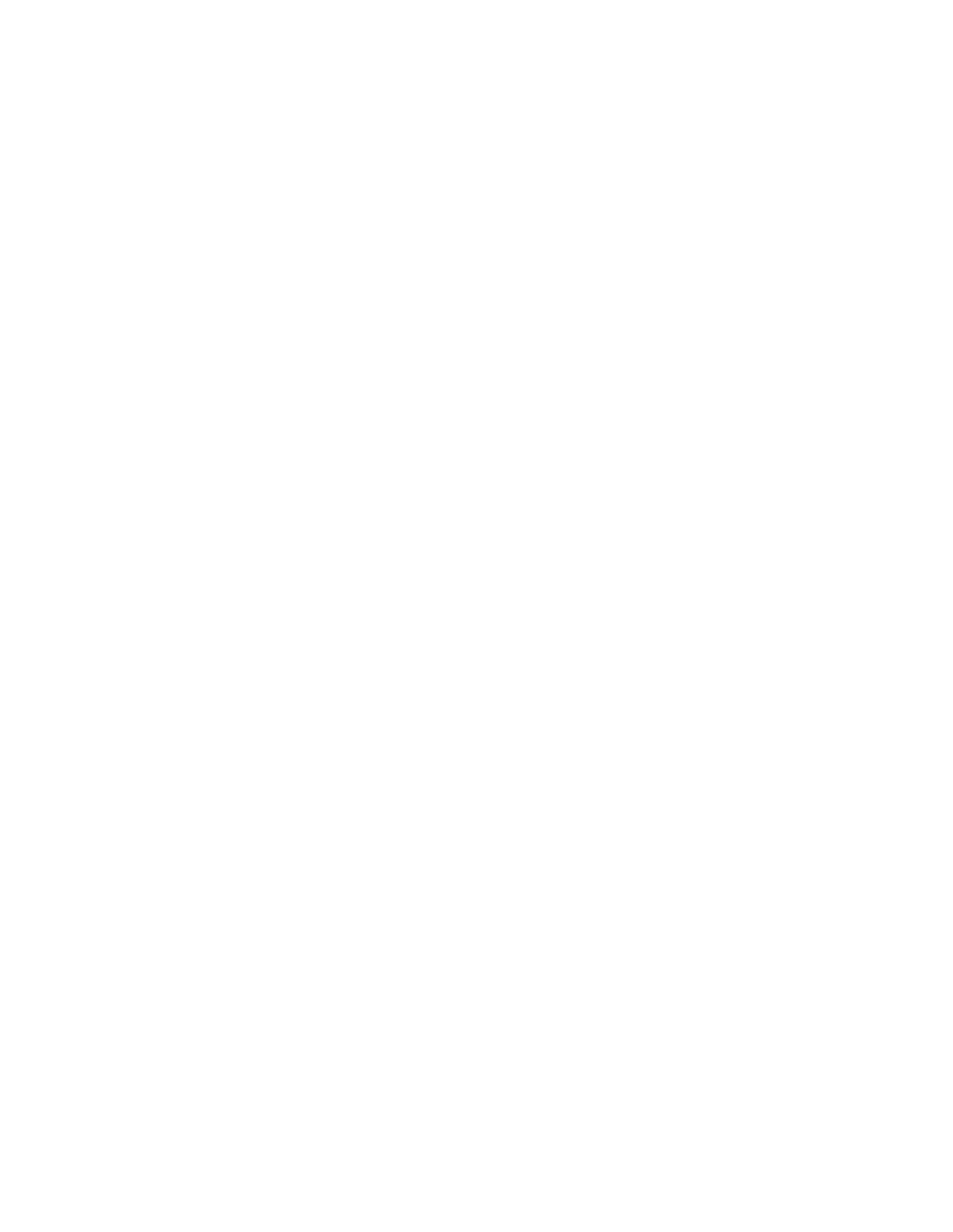#### **BURKE, Justice.**

[¶1] Elmer Chavez applied to the Wyoming Workers' Safety and Compensation Division for reimbursement of medical expenses relating to his back surgery in 2006. Mr. Chavez claimed that the surgery was necessary because of a work-related injury he suffered in 1989. The Division denied the benefits. Mr. Chavez requested a hearing on the denial of his benefits, and the matter was referred to the Medical Commission. The Commission affirmed the Division's denial of benefits, and Mr. Chavez appealed to the district court. The district court affirmed the denial of benefits, and Mr. Chavez now raises the matter for our review. We, too, will affirm the denial of benefits.

### *ISSUES*

[¶2] Mr. Chavez raises two issues for our review, which we have reworded slightly:

1. Whether the Medical Commission Panel erred in failing to analyze the case as "involving injuries which occur over a substantial period of time," resulting in a decision not in accordance with law.

2. Whether the Medical Commission erred in failing to invoke and apply the "second compensable injury" rule in this case, resulting in a decision not in accordance with law.

This case is easier to understand, however, if we begin the discussion with an issue listed by the Division:

> A. Was the decision of the Medical Commission denying benefits to Mr. Chavez supported by substantial evidence?

### *FACTS*

[¶3] Mr. Chavez was employed as a veterinary technician by the Goshen Veterinary Clinic in Torrington, Wyoming, from 1979 to 1981, and again from 1983 to 1991. His duties included routine chores and assisting with surgery at the clinic, but the majority of his time was spent working with cattle at the local livestock auctions. Starting in approximately 1981, Mr. Chavez began getting occasional chiropractic treatments for a "sore back" and related problems.

[¶4] On November 17, 1989, Mr. Chavez injured his back while working with a cow. After this incident he began experiencing "extreme" pain "worse than it had ever been." He was treated by a chiropractor over the next few weeks, and the condition improved over time. He was released from further treatment on January 27, 1990, after informing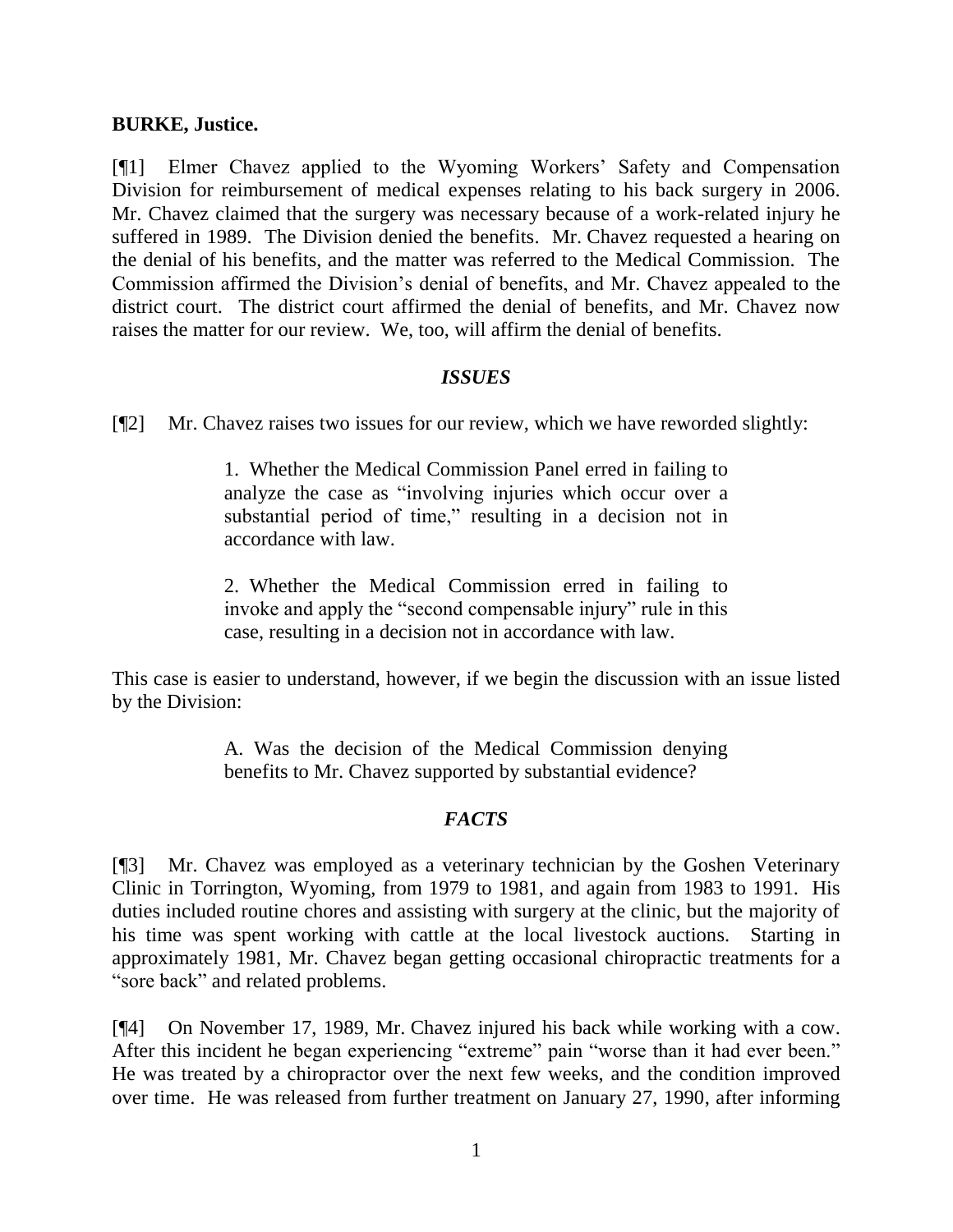his chiropractor that he was able to resume his normal activities without pain or discomfort.

[¶5] Mr. Chavez testified that he continued having pain in his back and leg. Some days were "pretty bad," but there were also days when the pain "wasn't present." He did not seek any additional treatment over the next fifteen months, until the spring of 1991 when he told a veterinarian he worked with that his back hurt and his legs felt numb. The veterinarian suggested that he see a doctor. Mr. Chavez went to his primary care physician, who referred him to Dr. Beehler, a neurosurgeon in Scottsbluff, Nebraska. Dr. Beehler diagnosed a "large disc herniation" between the fourth and fifth lumbar vertebrae, and operated on Mr. Chavez on May 9, 1991. During the surgery, Dr. Beehler discovered a calcifying disc and spur that could not be completely removed, and the doctor predicted that Mr. Chavez "may well have trouble in the future." A short while after the surgery, however, Dr. Beehler reported that Mr. Chavez was "definitely improving," and that his back pain was "pretty well cleared," although he still had "a little pain in the left lower extremity."

[¶6] After his 1991 surgery, Mr. Chavez continued to suffer from lower back pain, and from occasional numbness in his left leg. In November 2005, Mr. Chavez consulted with Dr. Beer, a neurosurgeon in Cheyenne. He told Dr. Beer that he had a "10-year long history of low back pain," with the symptoms becoming much worse over the past few months. Dr. Beer performed surgery to decompress and fuse the third, fourth, and fifth lumbar vertebrae. According to Mr. Chavez, this surgery was successful in alleviating most of the pain in his back and legs.

[¶7] The Workers' Compensation Division paid for Mr. Chavez's chiropractic treatments after the 1989 incident. It also paid for his surgery in 1991, and for pain management treatments afterward. However, the Division declined to pay for the 2006 surgery, based on a determination that the surgery was not related to the work injury he had suffered in 1989, and that the need for medical treatment was due to pre-existing degenerative disc disease and arthritis in addition to natural aging and the activities of day-to-day living. Mr. Chavez requested a hearing on the denial of his benefits, and the matter was referred to the Medical Commission.

[¶8] The Commission convened its hearing on February 27, 2007. It received into evidence a large number of Mr. Chavez's past medical records, and heard testimony from Mr. Chavez. The Commission also considered the deposition testimony of Dr. Beer, offered into evidence by Mr. Chavez, and the telephonic testimony of Dr. Ruttle, who was called as a witness by the Division. The conflicting testimony from these two doctors will be examined in detail in the discussion below.

[¶9] The Commission affirmed the denial of benefits. Mr. Chavez appealed that decision to the district court. After the district court affirmed the Commission's decision,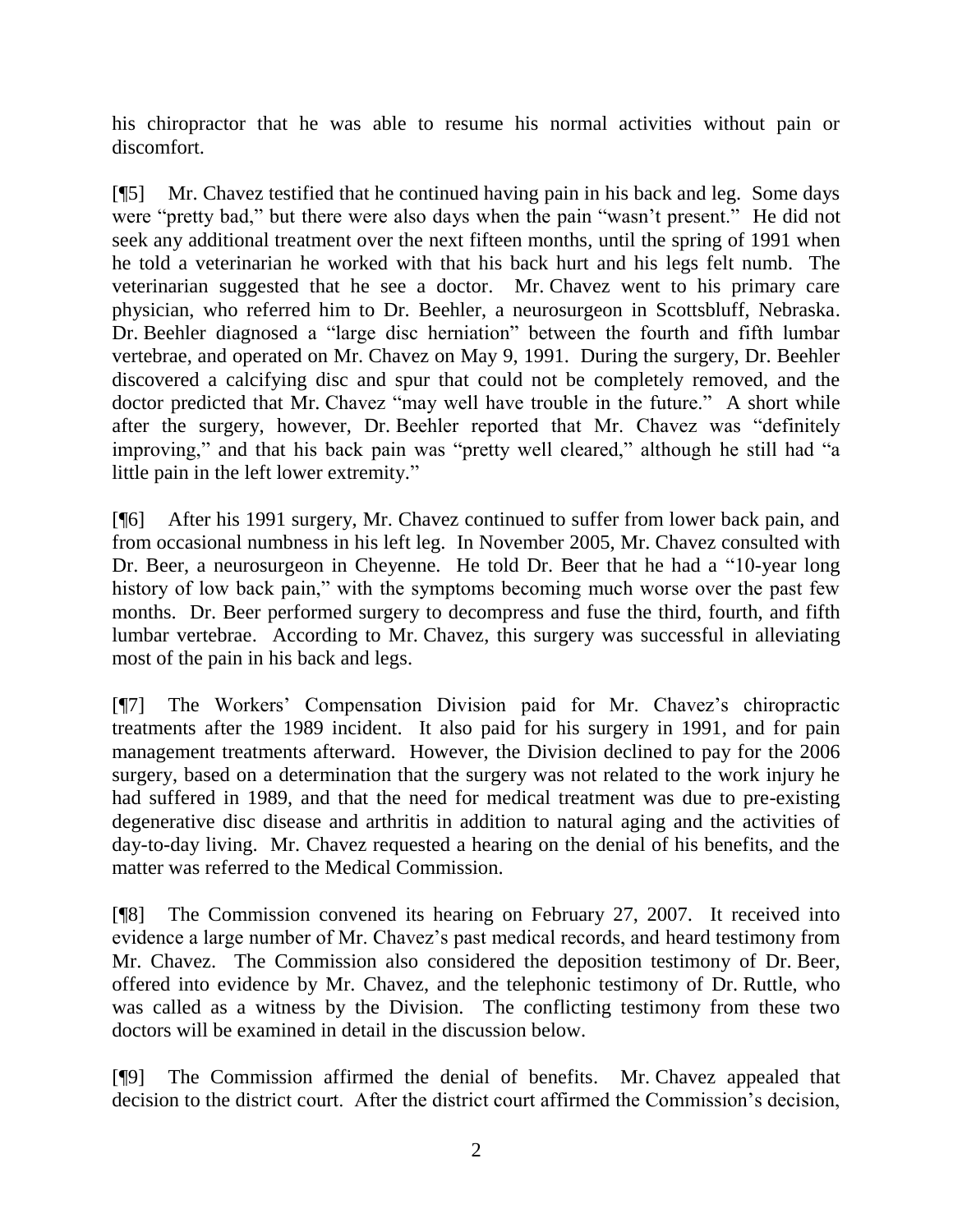Mr. Chavez filed the appeal before us now.

### *STANDARD OF REVIEW*

[¶10] Our review of an administrative agency's action is governed by the Wyoming Administrative Procedure Act, which provides in pertinent part that the reviewing court shall:

- (i) Compel agency action unlawfully withheld or unreasonably delayed; and
- (ii) Hold unlawful and set aside agency action, findings and conclusions found to be:

(A) Arbitrary, capricious, an abuse of discretion or otherwise not in accordance with law;

(B) Contrary to constitutional right, power, privilege or immunity;

(C) In excess of statutory jurisdiction, authority or limitations or lacking statutory right;

(D) Without observance of procedure required by law; or

(E) Unsupported by substantial evidence in a case reviewed on the record of an agency hearing provided by statute.

Wyo. Stat. Ann. § 16-3-114(c) (LexisNexis 2007). We recently established that the substantial evidence standard will be applied any time we review an agency's findings of fact, and explained that the appropriate question under this standard is whether there is relevant evidence in the entire record which a reasonable mind might accept in support of the agency's decision. *Dale v. S & S Builders, LLC*, 2008 WY 84, ¶ 22, 188 P.3d 554, 561 (Wyo. 2008). This is the standard we apply to the issue of whether the Commission's denial of benefits to Mr. Chavez was supported by substantial evidence.

[¶11] Mr. Chavez's remaining issues raise the question of whether the Medical Commission misapplied the law. With regard to issues of this type, we have stated that:

> The interpretation and correct application of the provisions of the Wyoming Worker's Compensation Act are questions of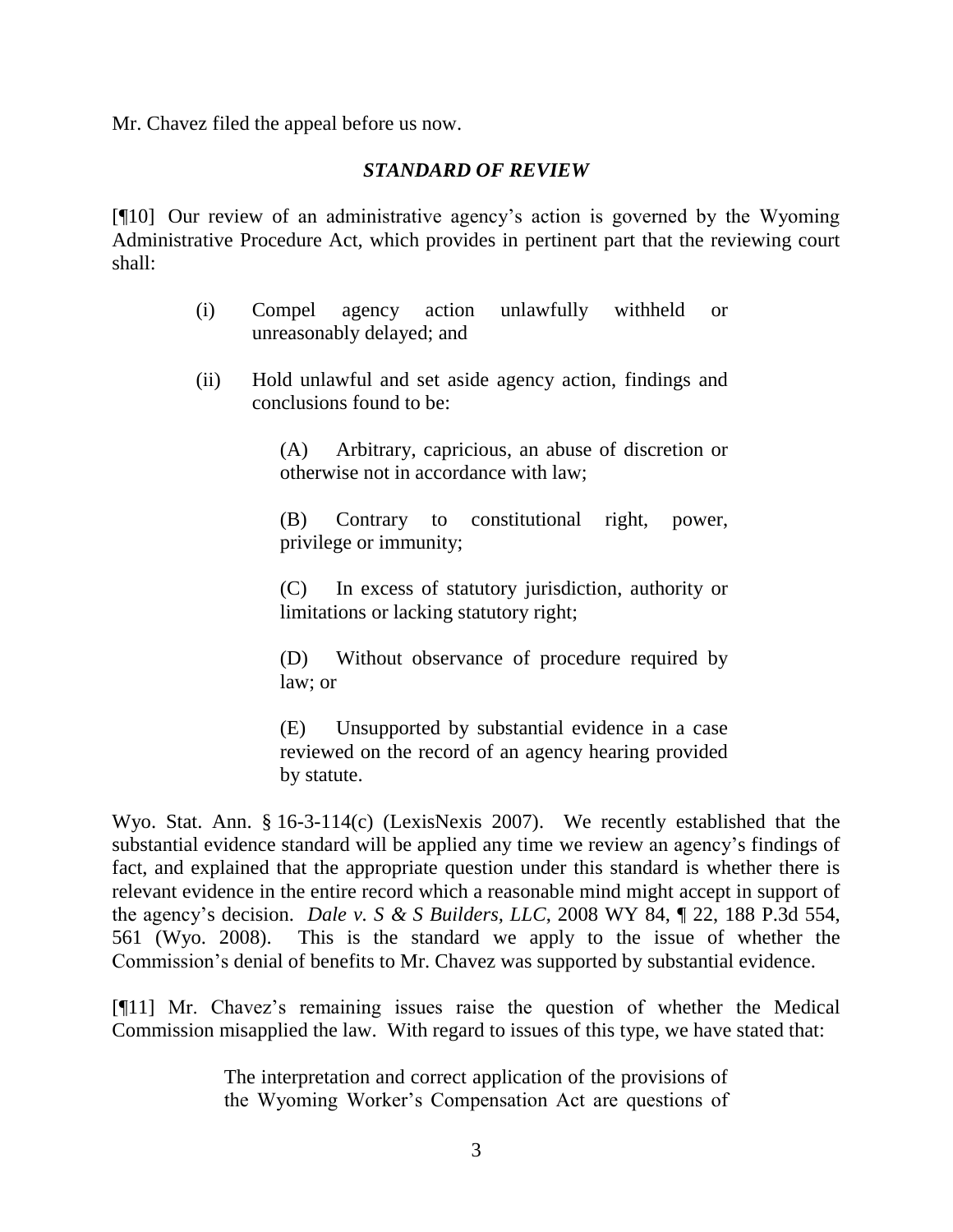law over which our review authority is plenary. . . . We do not afford any deference to the agency's determination, and we will correct any error made by the agency in either interpreting or applying the law.

*State ex rel. Workers' Safety and Comp. Div. v. Garl*, 2001 WY 59, ¶ 9, 26 P.3d 1029, 1032 (Wyo. 2001). In other words, we review *de novo* an agency's conclusions of law. *Dale*, ¶ 26, 188 P.3d at 561.

# *DISCUSSION*

# *A. Substantial evidence*

[¶12] In its Findings of Fact, Conclusions of Law, and Order in this case, the Medical Commission stated that, "[b]ased on the referral, pre-trial conference, and the parties' disclosure statements," the issue before it was "Whether the Employee/Claimant's current medical treatment on his low back is related to the work injury of November 17, 1989." In its Conclusions of Law, the Commission accurately stated that the employee/claimant must prove by a preponderance of the evidence that "the injury arose out of and in the course of employment." Wyo. Stat. Ann. § 27-14-102(a)(xi); *Bruns v. TW Services, Inc.*, 2001 WY 127, ¶ 12, 36 P.3d 608, 613 (Wyo. 2001). We have explained that "An injury arises out of and in the course of employment when a causal connection exists between the injury and some condition, activity, environment or requirement of the employment." *Wright v. State ex rel. Wyoming Workers' Safety & Comp. Div.*, 2007 WY 101, ¶ 8, 160 P.3d 1129, 1132 (Wyo. 2007).

[¶13] The evidence before the Commission included Dr. Beer's medical opinion that Mr. Chavez's 2006 surgery was related to the 1989 injury, and Dr. Ruttle's medical opinion that it was not. The Commission accepted the opinion of Dr. Ruttle. Our task is to review the entire record and determine whether it contains relevant evidence that "a reasonable mind might accept" as supporting the Commission's choice. *Dale*, ¶ 22, 188 P.3d at 561. This task is made easier because the Commission's Order explains in some detail why it found Dr. Ruttle's opinion more persuasive than Dr. Beer's.

[¶14] The parties do not dispute that there was a connection between Mr. Chavez's 2006 surgery and his 1991 surgery. When Dr. Beehler performed the 1991 surgery, he could not completely remove a calcifying disc and spur in Mr. Chavez's back, and the doctor predicted "trouble in the future." That prediction came true, leading to Mr. Chavez's 2006 surgery. In their testimony to the Commission, Dr. Beer and Dr. Ruttle agreed that there was a close relationship between the 2006 surgery and the 1991 surgery.

[¶15] The two doctors disagreed, however, on whether the medical problems addressed by the two surgeries were caused by the workplace injury Mr. Chavez had suffered in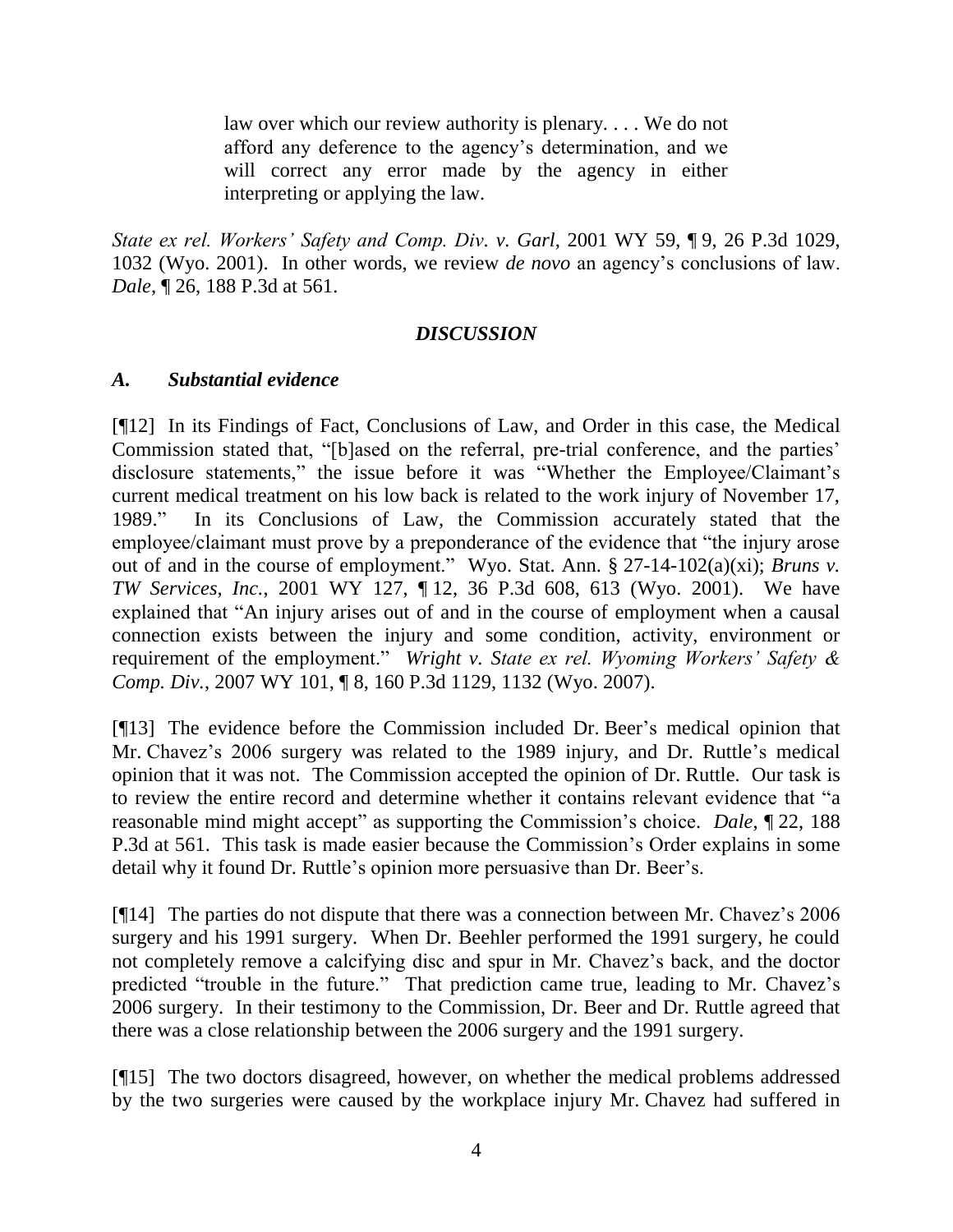1989. Dr. Beer testified that the 1989 injury was not resolved or healed, and Mr. Chavez continued to suffer "identical pain for years." He testified that Mr. Chavez had degenerative disc disease that had been "accelerated" by the 1989 injury. He believed that Mr. Chavez's "original L4-5 disc herniation" was caused by the 1989 injury, and that the back condition requiring surgery in 1991, and again in 2006, was a natural extension of that original injury.

[¶16] Dr. Ruttle testified to the contrary. Dr. Ruttle agreed that Mr. Chavez had suffered a work-related injury in 1989, but believed that Mr. Chavez "recovered" and "got better" after that, largely because he was released from further treatment by the chiropractor and then went untreated for approximately fifteen months. Dr. Ruttle explained that Mr. Chavez's prior medical history indicated that he was "a patient who knew when to go and get treatment when his back bothered him." Dr. Ruttle also found it significant that when Mr. Chavez sought treatment from Dr. Beehler, who performed the 1991 surgery, Mr. Chavez told the doctor that he had been suffering back pain for more than ten years, but apparently made no mention of the 1989 incident as a cause of that pain. In addition, Dr. Ruttle noted that Mr. Chavez had complained of back pain and obtained chiropractic treatments for several years prior to the 1989 injury. Accordingly, Dr. Ruttle provided his opinion that Mr. Chavez's surgeries in 1991 and 2006 were not related to the 1989 incident, but instead were necessary due to the "recurrence of what was a chronic, preexisting problem."

[¶17] The Commission noted several reasons for affording more weight to the opinion of Dr. Ruttle and less to that of Dr. Beer. Dr. Beer had based his opinion on an incomplete medical history, and was not aware that Mr. Chavez had complained of back pain and sought treatments prior to the 1989 injury. Dr. Beer's opinion was based, in part, on a belief that Mr. Chavez had not suffered pain in his legs until after the 1989 incident. However, records from Mr. Chavez's chiropractic treatments indicated complaints of leg pain dating from at least 1983. The fact that Dr. Beehler had found a calcifying disc and spur in Mr. Chavez's back during the 1991 surgery indicated that it was a long-standing problem. That was more consistent with Dr. Ruttle's belief that Mr. Chavez suffered from a chronic, preexisting problem, and less consistent with Dr. Beer's belief that the condition was caused by an injury in 1989.

[¶18] When an agency "disregards certain evidence and explains its reasons for doing so based upon determinations of credibility or other factors," its decision is sustainable under the substantial evidence test. *Dale*, ¶ 22, 188 P.3d at 561. Particularly when faced with conflicting medical opinions, the agency had the

> responsibility, as the trier of fact, to determine relevancy, assign probative value, and ascribe the relevant weight given to the evidence presented. *Clark v. State ex rel. Wyoming Workers' Safety & Compensation Div.*, 934 P.2d 1269, 1271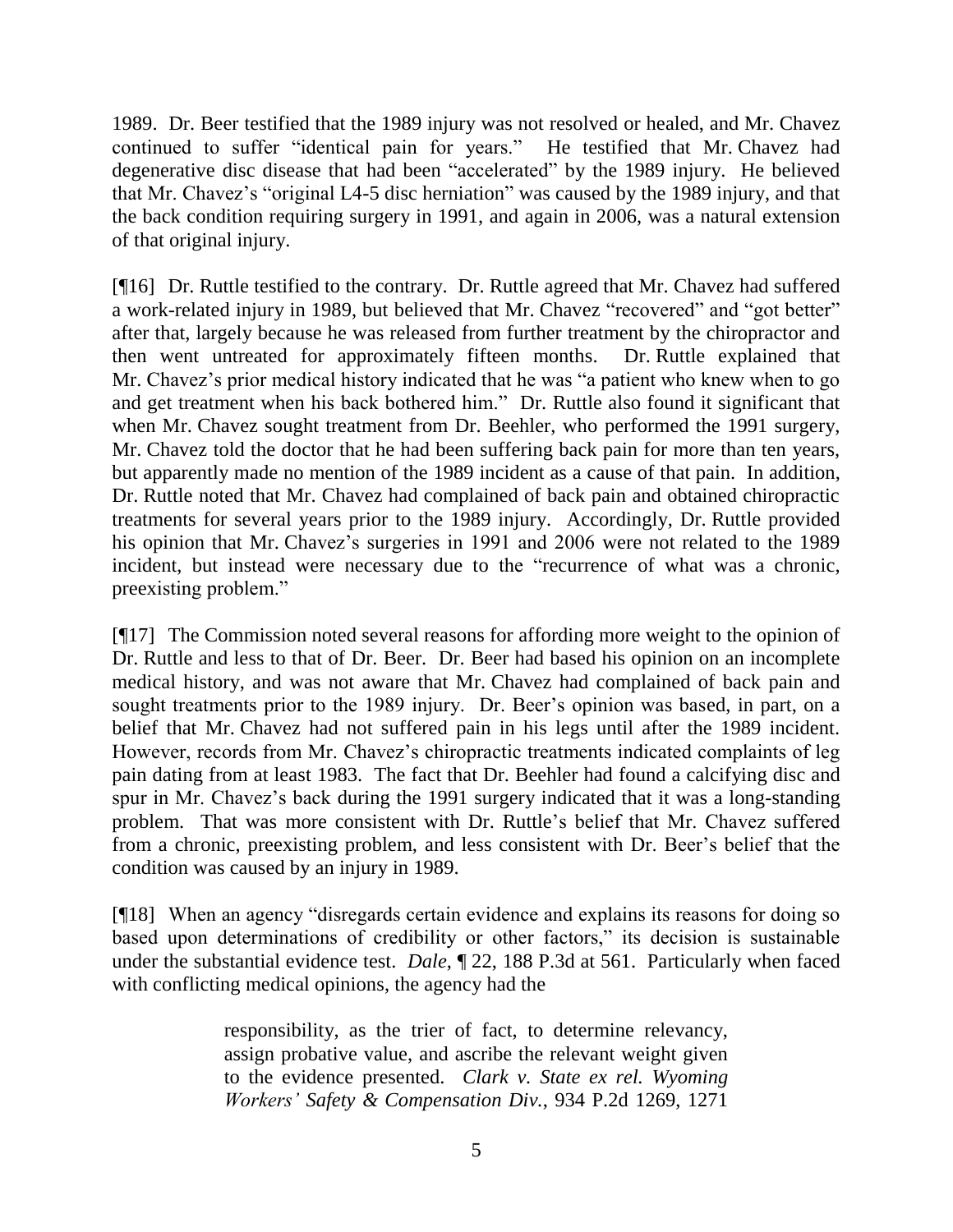(Wyo. 1997). The Commission is in the best position to judge and weigh medical evidence and may disregard an expert opinion if it finds the opinion unreasonable or not adequately supported by the facts upon which the opinion is based. *Id*.; *Matter of Goddard*, 914 P.2d 1233, 1238 (Wyo. 1996).

*Spletzer v. State ex rel. Wyo. Workers' Safety & Comp. Div.*, 2005 WY 90, ¶ 21, 116 P.3d 1103, 1112 (Wyo. 2005). We do not re-weigh the evidence, but defer to the agency's decision so long as it is based on relevant evidence that a reasonable mind might accept as supporting that decision. *Id*., ¶ 22, 116 P.3d at 1112.

[¶19] There is substantial evidence in the record to support the Commission's choice to accept Dr. Ruttle's opinion over Dr. Beer's, and we defer to that choice. Based on Dr. Ruttle's opinion, there were at least two bases for the Commission's conclusion that Mr. Chavez was not entitled to benefits. First, Dr. Ruttle opined that there was no causal connection between the 2006 surgery and the 1989 work-related injury, making the 2006 surgery non-compensable. Second, Dr. Ruttle believed that Mr. Chavez suffered from a preexisting condition, also making the 2006 surgery non-compensable. *See* Wyo. Stat. Ann.  $\S 27-14-102(a)(xi)(F)$ . The Commission's findings of fact were supported by substantial evidence, and its legal conclusions were sound. We therefore affirm the Commission's decision to deny Mr. Chavez benefits for his 2006 surgery.<sup>1</sup>

# *1. Injuries which occur over a substantial period of time*

[¶20] While many workers' compensation cases involve acute injuries caused by a specific incident, Wyoming law also allows for claims involving injuries that occur over substantial periods of time. Wyo. Stat. Ann. § 27-14-603(a) provides as follows:

> The burden of proof in contested cases involving injuries which occur over a substantial period of time is on the employee to prove by competent medical authority that his claim arose out of and in the course of his employment and to prove by a preponderance of evidence that:

<sup>&</sup>lt;sup>1</sup> Dr. Ruttle testified, and the Medical Commission found, that neither Mr. Chavez's 2006 surgery nor his 1991 surgery was related to his 1989 injury. The Division had already paid for the 1991 surgery, but that does not mean it was also required to pay for the 2006 surgery. Each new claim invokes a new and separate administrative decision, and each time, the employee has the burden of proving he is entitled to benefits. *See*, *e*.*g*., *David v. State ex rel. Wyoming Workers' Safety & Comp. Div.*, 2007 WY 22, ¶¶ 8-10, 151 P.3d 280, 285-87 (Wyo. 2007).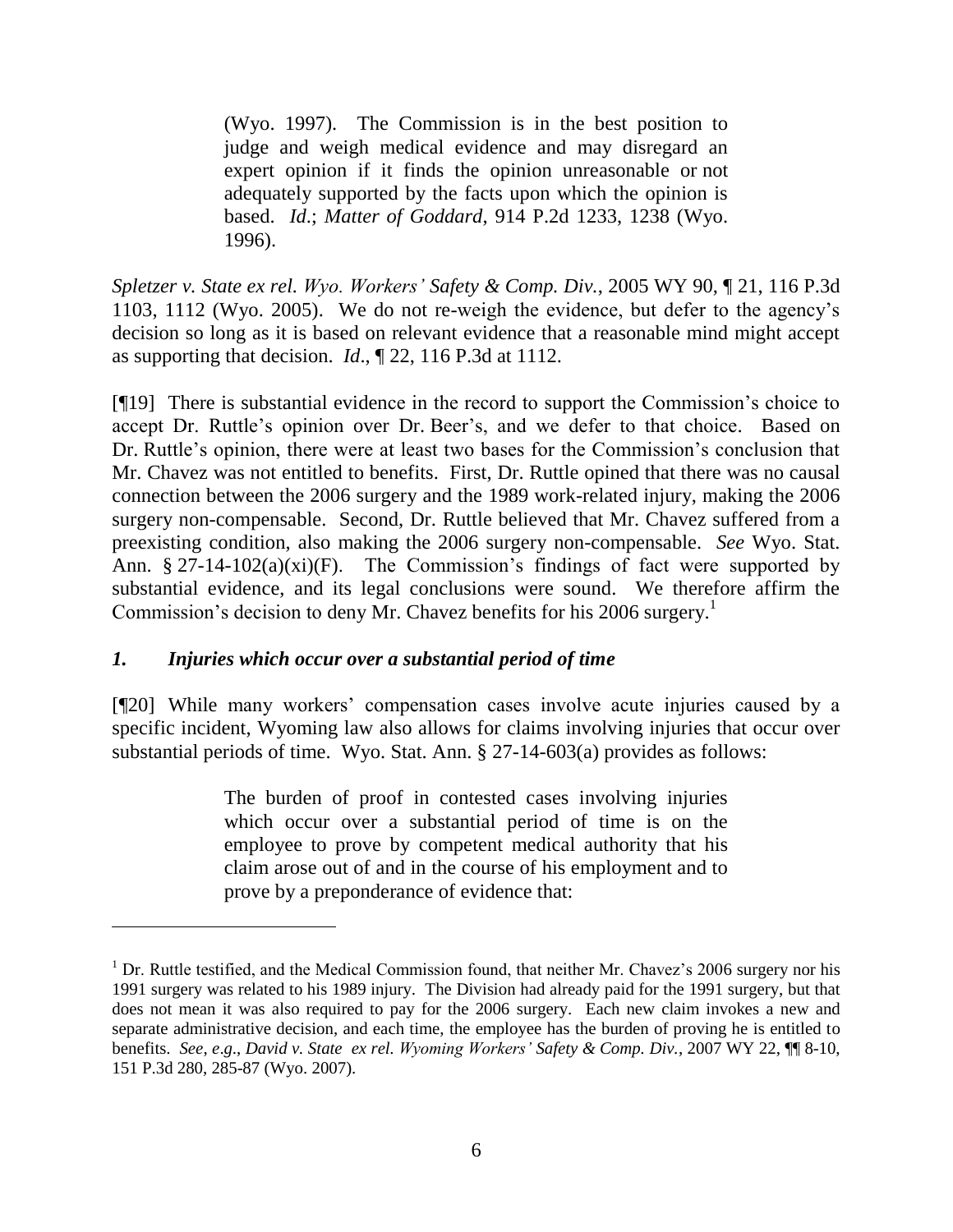(i) There is a direct causal connection between the condition or circumstances under which the work is performed and the injury;

(ii) The injury can be seen to have followed as a natural incident of the work as a result of the employment;

(iii) The injury can fairly be traced to the employment as a proximate cause;

(iv) The injury does not come from a hazard to which employees would have been equally exposed outside of the employment; and

(v) The injury is incidental to the character of the business and not independent of the relation of employer and employee.

Mr. Chavez claims that the Medical Commission was required to analyze his case under this statute. Its failure to apply the statute is, according to Mr. Chavez, reversible error. As noted earlier, whether the Commission correctly applied the law is a question we review *de novo*.

[¶21] Mr. Chavez admits that he never cited this statute to the Medical Commission, and never argued that it should apply. However, Mr. Chavez now urges that the Medical Commission had a duty to invoke and apply the law that supports his claim, even if he did not advance that theory at the hearing. He cites two cases in support of his argument. The oldest is *Pino v. State ex rel. Wyoming Workers' Safety & Comp. Div.*, 996 P.2d 679 (Wyo. 2000). Although Mr. Pino had not mentioned the second compensable injury rule during his agency hearing, we concluded that

> the hearing examiner failed to recognize that the issue before the agency was one of a second subsequent injury rather than simply one of proximate causation. Like a trial judge instructing a jury, the [agency] has an obligation to invoke and apply the rules of law that support a claimant's theory of the case. It may be that this Court has explained the case in more detail and with more specificity than did [Mr.] Pino, but the fact remains that his theory of the case encompassed a second compensable injury. The hearing examiner should have invoked and applied the rule.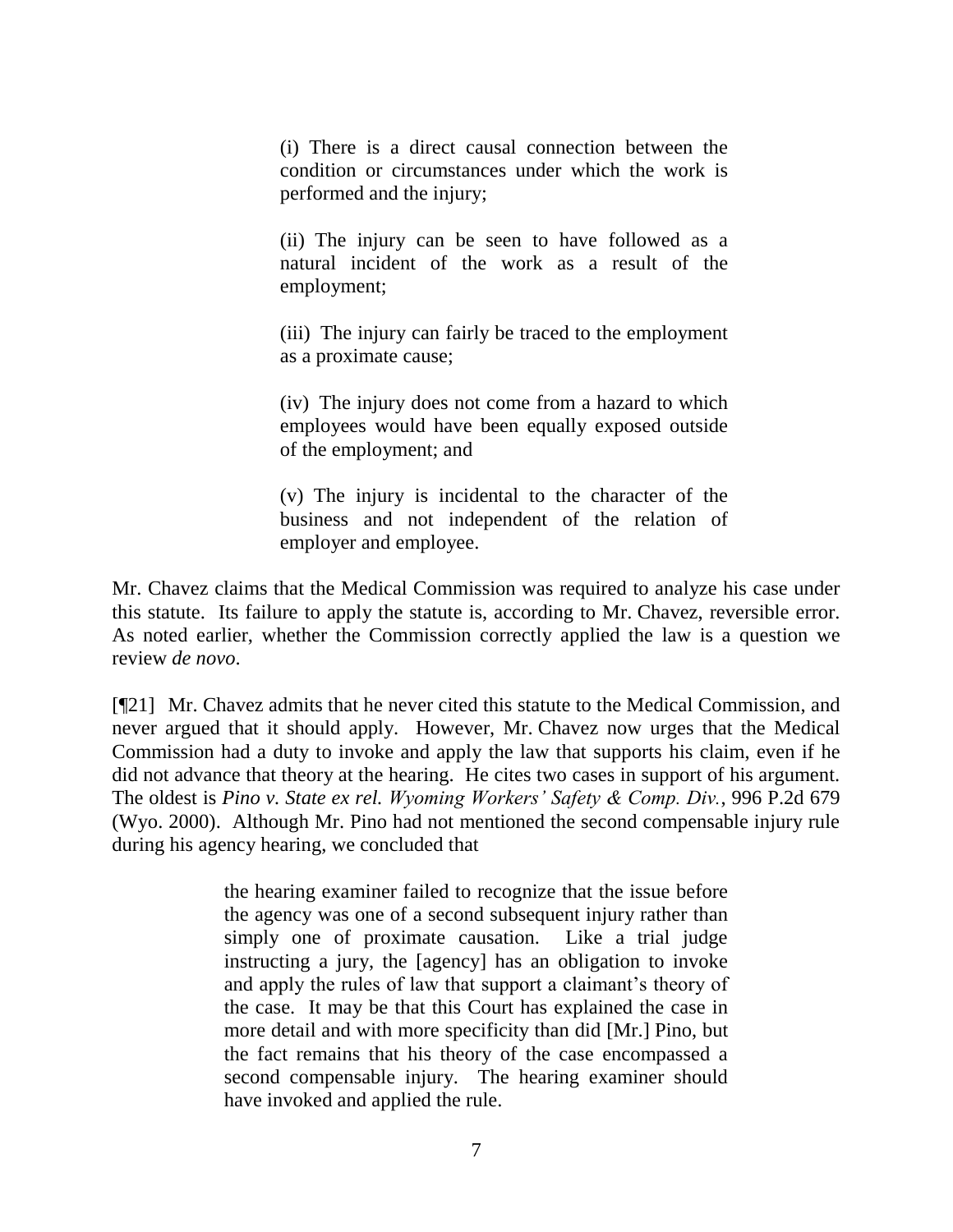*Id*. at 687. Following *Pino*, in *Carabajal v. State ex rel. Wyoming Workers' Safety & Comp. Div.*, 2005 WY 119, ¶ 21, 119 P.3d 947, 954 (Wyo. 2005), we noted that, "In the context of the second compensable injury rule, we have recognized that the hearing examiner has an obligation to invoke and apply the rules of law that support a claimant's theory of the case." (Punctuation omitted.) We therefore ruled that, where the information presented by the claimant "was sufficient to alert the hearing examiner to" the theory, the hearing examiner "should have applied the second compensable injury rule." *Id*.

[¶22] Both of the cases cited by Mr. Chavez involved the agency's failure to invoke and apply the second compensable injury rule. It is not clear that the Medical Commission should also be required, of its own accord, to invoke and apply the statute relating to injuries occurring over a substantial period of time. That is particularly true where, as here, the claimant does not merely fail to explain or mention that his injuries occurred over a substantial period of time, but instead actively asserts a contrary theory – that the injury was related to and caused by a single work-related incident. We need not decide whether the Commission is under such an obligation, however, because our reading of the record shows that the information presented by Mr. Chavez was not sufficient to alert the hearing examiner to an unspoken theory that his injuries occurred over a substantial period of time.

[¶23] We have explained that Wyo. Stat. Ann. § 27-14-603 "was intended to require a higher burden of proof for workers claiming benefits for illnesses or injuries developing over time without a definite triggering accident or event." *Yenne-Tully v. Workers' Safety & Comp. Div.*, 12 P.3d 170, 172 (Wyo. 2000). Applying this statute, we upheld an award of benefits to a worker who had experienced "constant jostling of his spine in the truck cab and heavy labor attendant to the truck driving." *KG Const., Inc. v. Sherman*, 2005 WY 116, ¶ 24, 120 P.3d 145, 151 (Wyo. 2005). Significantly, in that case a doctor testified that these work conditions were a "major contributing factor" to the injury. *Id*., ¶ 14, 120 P.3d at 149. We also ordered that benefits must be awarded to a worker whose "heavy occupation as a diesel mechanic for years required him to engage in repetitive, constant lifting and bending," and, significantly, whose doctor testified that this work was the cause of his medical problems. *Baxter v. Sinclair Oil Corp.*, 2004 WY 138, ¶ 13, 100 P.3d 427, 431-32 (Wyo. 2004).

[¶24] On appeal, Mr. Chavez claims that his "degenerative back injury . . . resulted gradually from the hard physical labor of wrestling day-in and day-out with large bovines in the sale barn." While the record does contain evidence of Mr. Chavez's hard work, it contains no evidence suggesting that his work was the cause of his degenerative back condition. Both Dr. Beer and Dr. Ruttle described Mr. Chavez's condition as degenerative disc disease, and agreed that the condition could develop over a period of time. Dr. Beer stated that the term degenerative disc disease could be used to describe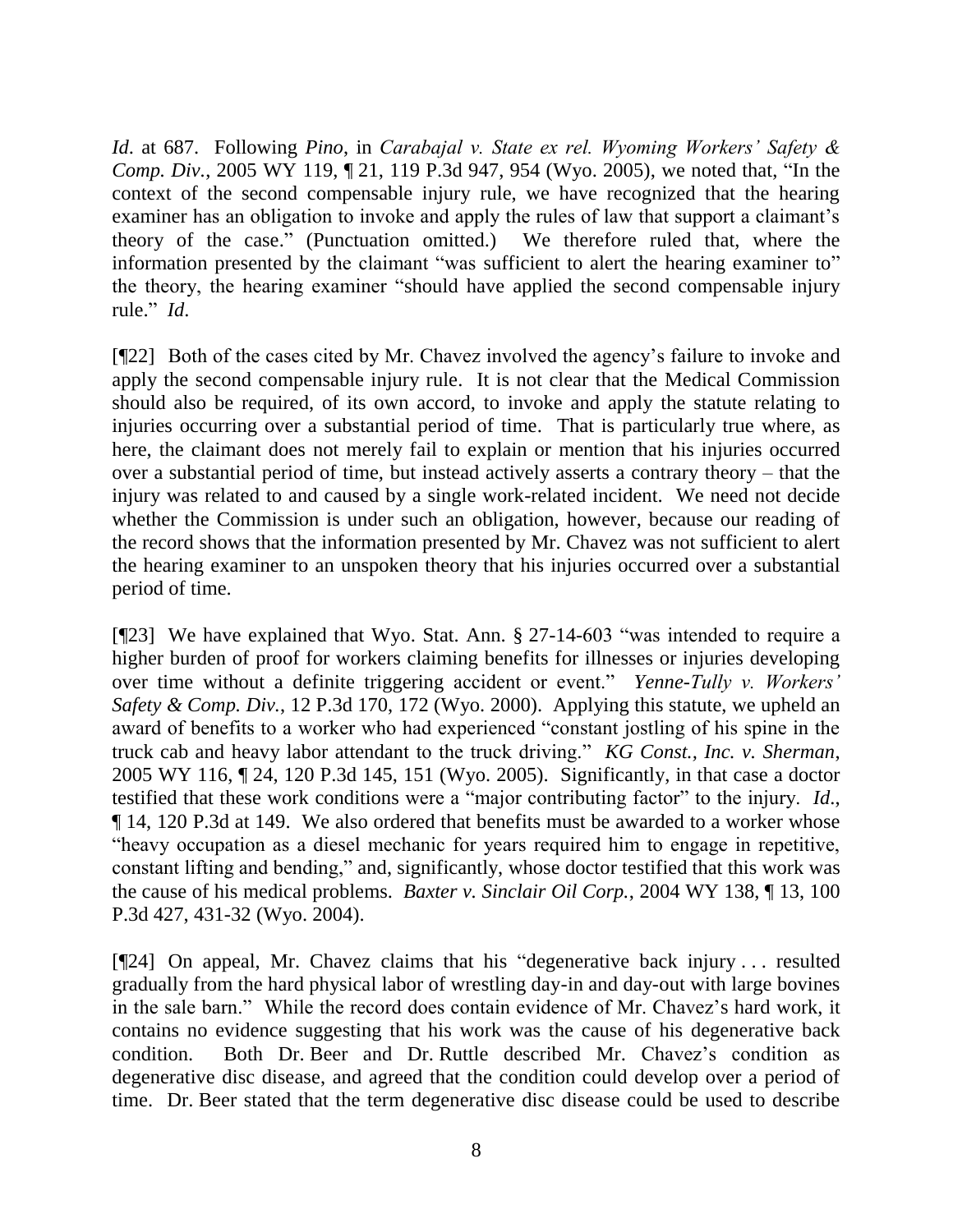either a natural aging process or the process triggered by an acute injury, and he identified the 1989 injury as the acute injury triggering the process in Mr. Chavez. He did not attribute the problem to any work-related activity other than the 1989 incident. Dr. Ruttle stated that the progression of the condition could have been triggered by trauma, natural progression, or day-to-day activities, and specifically denied that it was caused by Mr. Chavez's work.

[¶25] The statute Mr. Chavez relies on, Wyo. Stat. Ann. § 27-14-603(a), explicitly requires a claimant to prove that the injury occurring over time was caused by the conditions of his work. Mr. Chavez presented no evidence to the Commission to suggest this causal connection. In the absence of evidence of that required causal connection, there was insufficient information to alert the Commission to this unspoken theory. Moreover, even if the Commission had considered Mr. Chavez's case under this statute, it could not have awarded benefits without evidence that his work conditions were the cause or a contributing cause of the condition for which Mr. Chavez underwent surgery in 2006. In this situation, the Commission did not err in failing to apply this statute to Mr. Chavez's case, or in failing to analyze the injury as one occurring over a substantial period of time.

# *2. Second compensable injury rule*

[¶26] In a similar argument, Mr. Chavez next claims that it was error for the Commission not to apply the second compensable injury rule to his case. This rule has been explained as follows:

> We have long recognized that an industrial accident can give rise to more than one compensable injury. *Baldwin v. Scullion*, 50 Wyo. 508, 62 P.2d 531, 539 (Wyo. 1936). We generally refer to this principle as the "second compensable injury rule." The second compensable injury rule applies when "an initial compensable injury ripens into a condition requiring additional medical intervention." *Yenne-Tully v. State ex rel. Workers' Safety and Comp. Div.*, 12 P.3d 170, 172 (Wyo. 2000).

*Carabajal*, ¶ 12, 119 P.3d at 951. "In other words, a subsequent injury is compensable if it is causally related to the initial compensable work injury." *David v. State ex rel. Wyoming Workers' Safety & Comp. Div.*, 2007 WY 22, ¶ 11, 151 P.3d 280, 287 (Wyo. 2007) (punctuation omitted).

[¶27] Mr. Chavez claims that "Dr. Beer clearly connected [Mr. Chavez's 2006] fusion to his work activities," and claims that "was sufficient to warn the [Commission] that a second compensable injury analysis was needed." We reject this claim. As discussed